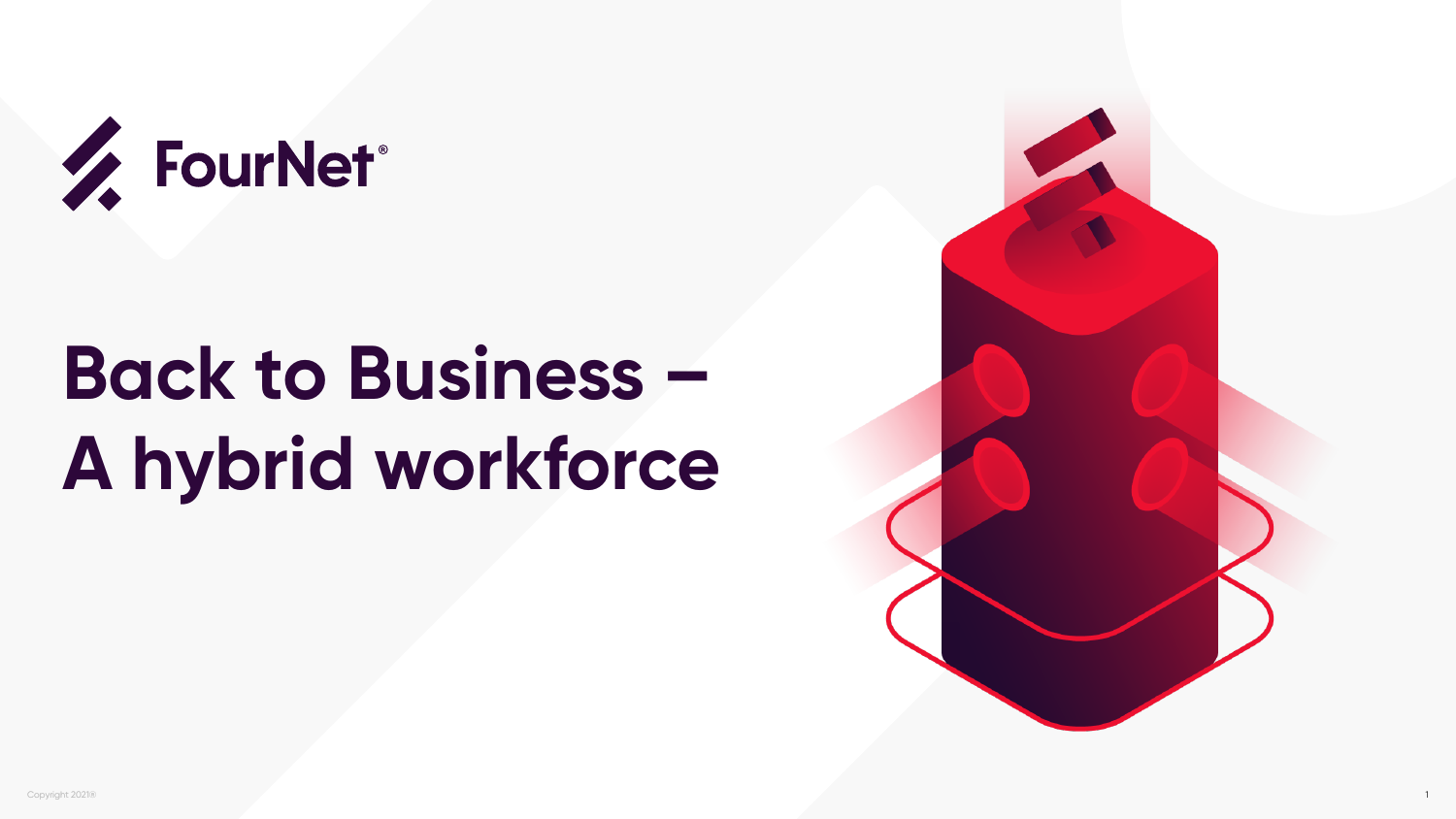

# **Flexible working helping people and planet**

**The 2021 working landscape is effectively a balance between the old ways and the new. Various phrases are bandied around to describe the current world of work; hybrid, blended, ultra flexi-working, to name just a few. All mean much the same, however, and will result in significantly less office-based working than pre-2020.** 

Many employers are still picking their way through the post-pandemic environment by drawing up human resources and people policies which treat working arrangements as a balance between the desire of many employees to continue working from home much of the time, and ensuring attendance at the workplace at least some of the time.

In this, the third in our White Paper series on remote working since the coronavirus pandemic struck in 2020, FourNet considers how organisations and workers are coping now that nearly 90% of the UK population aged 16 and over is vaccinated, and governments and employers encourage partial office-working once again.

We also examine the very latest technologies and solutions on offer to both private and public sector organisations and their contact centres, which can help to assist employees, agents and employers – many of whom are on a mission to reduce their carbon emissions permanently.

**As some semblance of normality returns, how do organisations and their people need to respond?**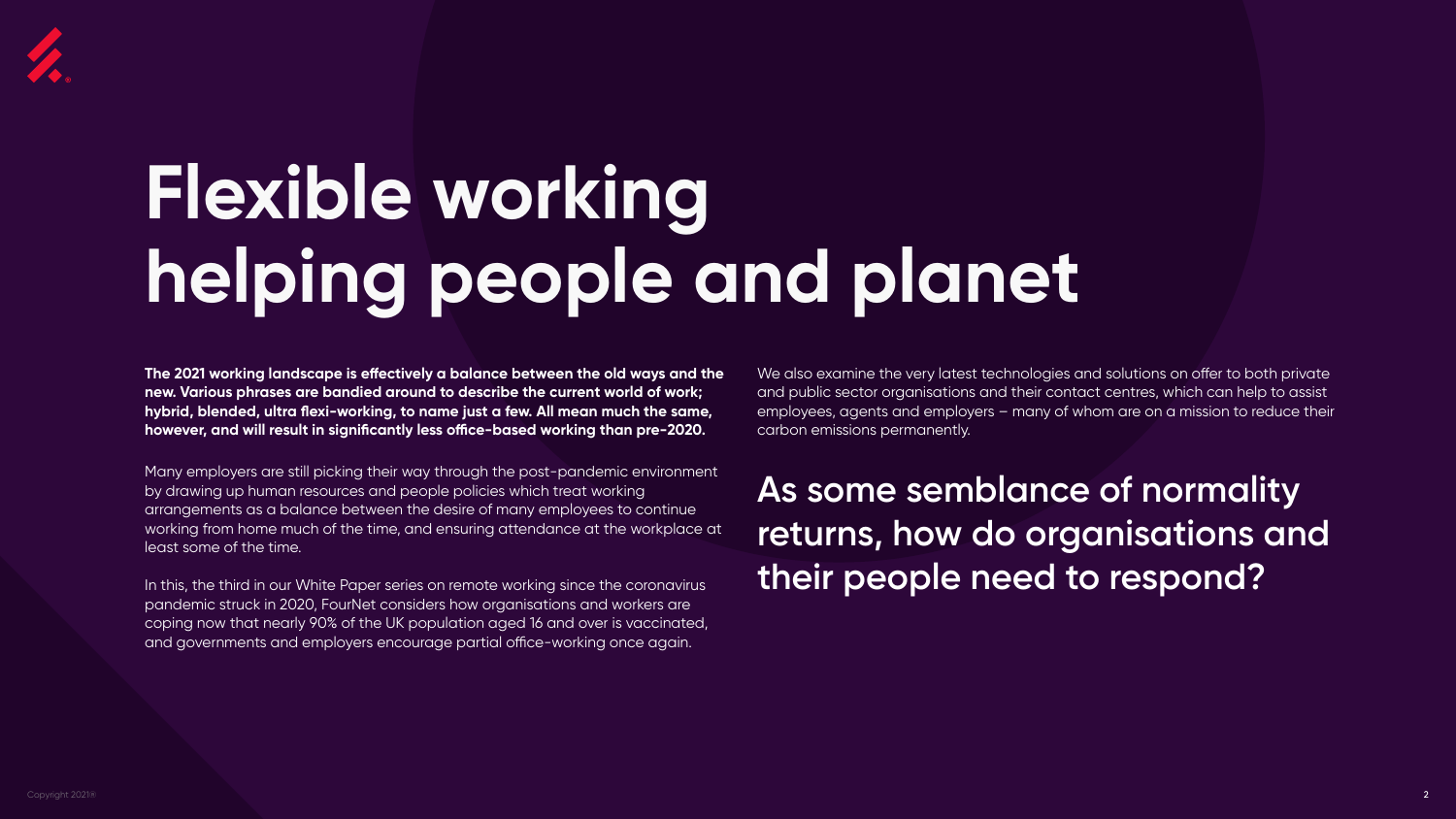

# **The great roll-out of hybrid-working policies**

**The return of pupils to schools this year after the summer break brought a return to work for many parents and others who, for a considerable number of months, have used their homes as their offices.** 

At the beginning of September, passenger journeys on the London Underground were on the rise with rush hour travel 10% higher than the previous week, albeit still at 50% of pre-pandemic levels. Journeys by bus during peak times saw a similar increase.

But, by Septembrer, there was no evidence of a mass return to the 9-5, five-days-a-week office working of the pre-pandemic era, either in the UK or other economies in Europe, Asia or the US.

While the proportion of working adults in the UK working exclusively from home has varied over the past 12 months as restrictions have eased, more people than ever are still working from home at least some of the week. While some staff have chosen voluntarily to go back to their offices, they are doing so less often than pre-2020.

[An Office for National Statistics \(ONS\)](https://www.ons.gov.uk/employmentandlabourmarket/peopleinwork/employmentandemployeetypes/articles/businessandindividualattitudestowardsthefutureofhomeworkinguk/apriltomay2021) report in April-May 2021 suggests that online job adverts with terms related to "homeworking" have increased at a faster rate than total job ads, with three times more mentioning homeworking or similar than in February 2020.

The ONS also said that of those adults currently home-working, 85% wanted to use a hybrid approach, combining home and office working, in future. That chimes with a study of more than 7,000 people in ten countries, for the video conferencing platform Zoom, which showed that two thirds would prefer a mix of virtual and inperson meetings in future.

It appears that, despite restrictions being lifted, workers have not yet regained their appetite for travelling to the office and to as many face-toface meetings and events, for the moment at least.



# **Tube journeys rise as more return to work**



Public transport trips (Seven-day rolling average, rebased at 100)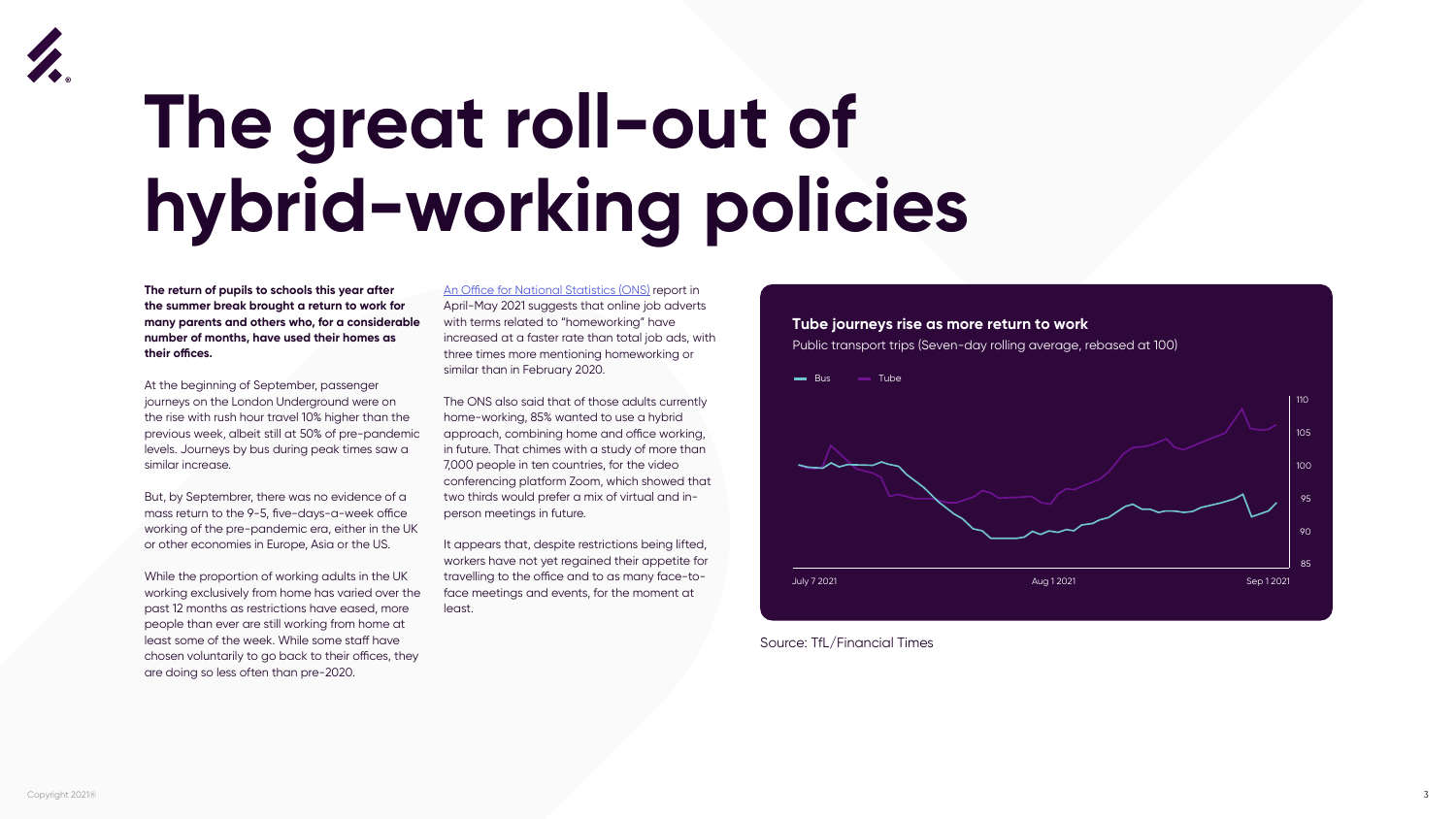Proportion of businesses currently working remotely instead of at their normal place at work (%)

Proportion of business who intend to use homeworking as a permanent business model going forward (%) 60 Information and Communication 50 40 Professional, Scientific  $\bullet$ and Technical Activities 30 **All industries**  $\bullet$ 20 Real Estate Activities 10 ● Accommodation and  $\bullet$ Food Service Activities

10 20 30 40 506 07 08 0

Source: ONS – April/May 2021

 $\circ$ 

**Figure 4: There is a positive relationship between current remote working practices and future homeworking intentions**

**Current working arrangements and future remote working intentions, businesses not permanently stopped trading, weighted by employment broken down by industry, UK, 5 April to 2 May 2021**

Ann Francke, chief executive of the Chartered Management Institute, told the **Financial Times** 

Data from the [ONS' Business Insights and](https://www.ons.gov.uk/businessindustryandtrade/business/businessservices/bulletins/businessinsightsandimpactontheukeconomy/6may2021#working-from-home)  [Conditions Survey](https://www.ons.gov.uk/businessindustryandtrade/business/businessservices/bulletins/businessinsightsandimpactontheukeconomy/6may2021#working-from-home) in April 2021 stated that 24% of businesses intended to use more home-working as part of their future business models.

A study conducted by the BBC in May, stated that nearly all of the UK's 50 biggest employers did not plan to bring all staff back to the office full time. In September, it emerged that bosses across the City of London were hoping to entice their staff to spend at least some of the time at their offices by offering social events and free food.

But a poll by the Chartered Management Institute of more than 1,000 managers suggested that four out of five thought some staff would be asked to return to their offices for a minimum number of days' attendance.

that while a "Big Bang" return to the workplace was unlikely, "the office is still viewed as an essential aspect of working life and a place to connect with colleagues, learn from each other, collaborate and socialise."

Many private sector businesses have plumped for policies which state that staff must work from their office between two and four days per week. Some employers are leaving it more flexible but keeping policies under review.

For most organisations, however, the introduction of a new blended working environment requires yet a further shift in ways of working, and associated policies and practices. These come on top of those changes introduced as a result of the various lockdowns and movement restrictions imposed over the past 18 months.



# **The great roll-out of hybrid-working policies**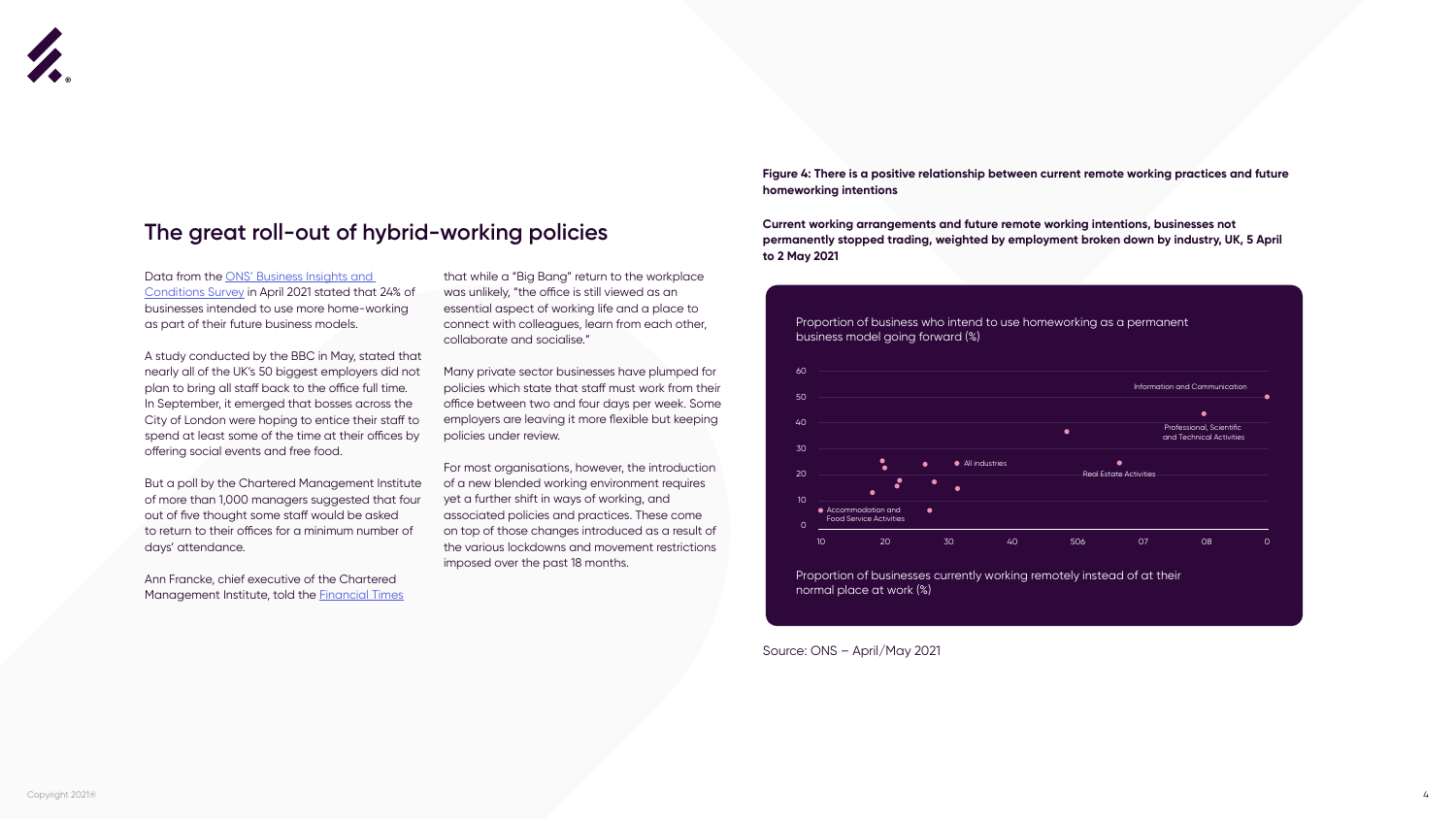In part, the solution to the new ultra-flexi working environment will come from technology and the use of collaborative tools which are optimised to handle a mix of office-based and virtual teams.

Most organisations have adopted technology solutions such as Zoom, Avaya Spaces, Microsoft Teams, Slack and Google Meet to help bridge the gap between office and home. The aggregate amount of time people spend on the Teams platform, for instance, has tripled to 45 million hours a day since 2020.

Meanwhile, a [Gartner Digital Worker Experience](https://www.gartner.com/en/newsroom/press-releases/2021-08-23-gartner-survey-reveals-44-percent-rise-in-workers-use-of-collaboration-tools-since-2019)  [Survey o](https://www.gartner.com/en/newsroom/press-releases/2021-08-23-gartner-survey-reveals-44-percent-rise-in-workers-use-of-collaboration-tools-since-2019)f 10,800 full-time employees in the US, Europe and Asia-Pacific showed that nearly 80% of workers are using collaboration tools for work in 2021. This is a 44% increase since the pandemic began.

**"As many organisations shift to a long-term hybrid workforce model, cloudbased, personal and team productivity technologies, along with collaboration tools, will form the core of a series of new work hubs that meet the requirements of various remote and hybrid workers"** 

Christopher Trueman, principal research analyst at Gartner.



# **The great roll-out of hybrid-working policies**

Public transport trips (Seven-day rolling average, rebased at 100)

Source: Gartner – August 2021



# **Changes in Digital Workplace Technology Use, 2019-2021 (Percentage of Respondents)**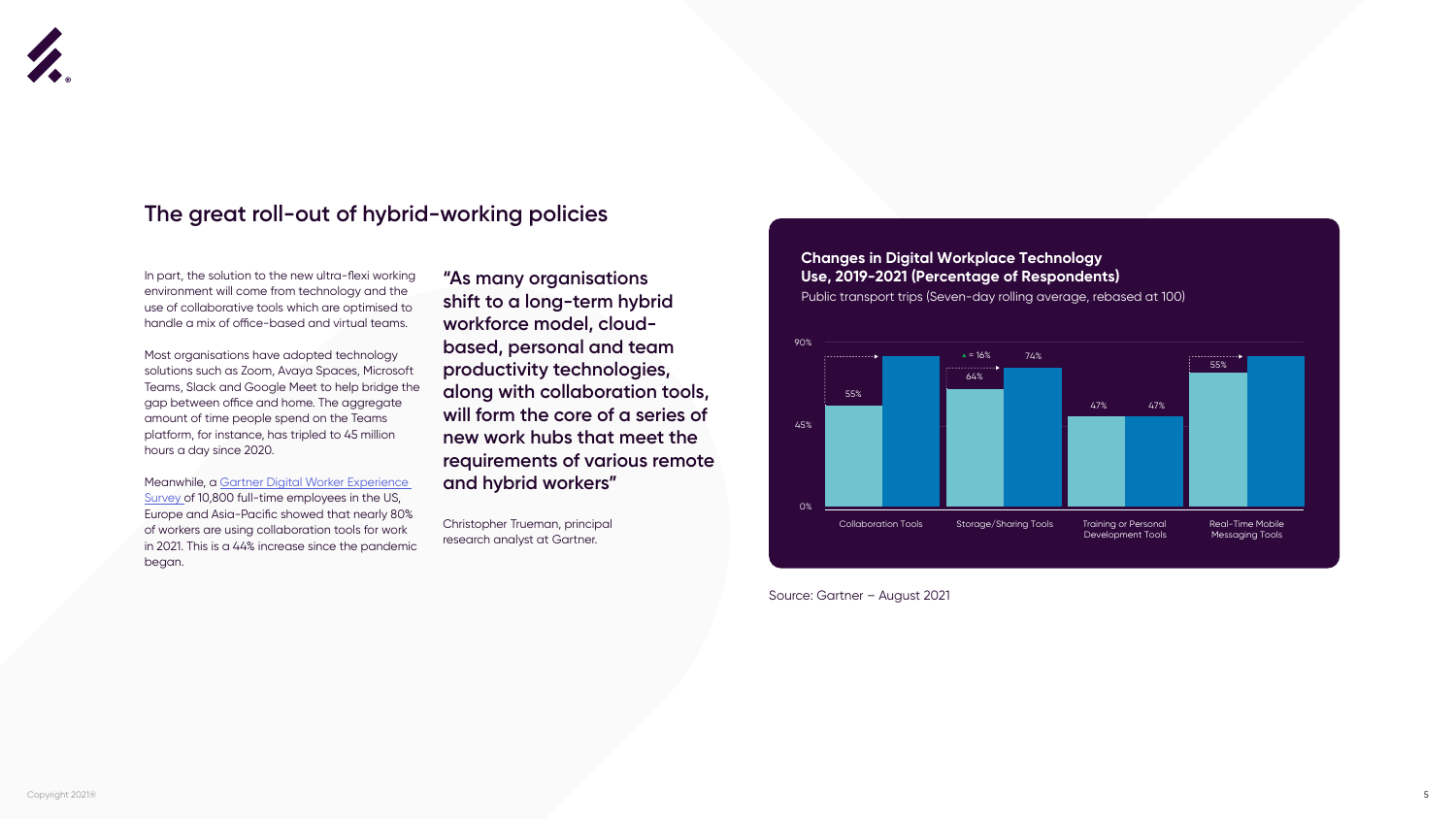

# **Can hybrid work in the public sector?**

**In August 2020, a bid to encourage UK civil servants back to their desks had to be aborted after COVID-19 infections started to rise. Unions representing nearly 500,000 public sector employees said the move had been unnecessary, given successful home-working by staff in government departments and local authorities up and down the country, throughout the pandemic.** 

A [UK cabinet minister has suggested](https://www.standard.co.uk/news/uk/working-from-home-covid-pandemic-civil-servants-b949744.html) that civil servants should have their pay docked if they refused to return to the office – a claim criticised by the civil service union, the FDA. The government said that its approach, of gradually and cautiously increasing the number of staff working from their offices, takes advantage of the benefits of both office and home-based working.

Similarly, a report for the government on **Home** [Working in the UK Civil Service](https://assets.publishing.service.gov.uk/government/uploads/system/uploads/attachment_data/file/984279/Home_working_and_the_UK_Civil_Service.pdf), suggests that the vast majority of civil service employees view remote working more positively than before the pandemic, and that 73% would prefer to work remotely for at least three days per week.

Many public sector employees, ranging from Whitehall departments to those in town halls and contact centres, have successfully worked from home during the pandemic.

A report for the Government Property Agency

A recent study conducted by the FDA found that 97% of its members wanted to continue with some form of home working after the pandemic. The most popular option (32%) among those favouring a flexible pattern were those wanting to work from home for 60% of the time, or three days a week for full-time employees. Twenty-six percent said they would like to work from home four out of five days, and 20% for two days a week. Just 9% said they wanted only one day a week at home.

suggests that public and private sector organisations alike must acknowledge that employees have a new benchmark for workplace experience—their own homes— and that these homes support some work activities better than offices.

The study also acknowledges that working from home suits some roles, departments and some individuals, better than others but overall the sentiment towards homeworking is warm among public sector employees.

# **Home working Impact**

Upper quarter n=6,249, H-Lmi 95.3 Lowerquarter n=6,268, H-Lmi 46.2

|                                                                                                 |                | 0% | % Agreement | 100% |
|-------------------------------------------------------------------------------------------------|----------------|----|-------------|------|
| I have access to all of the software applications/<br>programmes I need to work from home       | 98.5%<br>65.9% |    |             |      |
| I have access to all of the IT devices<br>and tools I need to work from home                    | 96.5%<br>45.5% |    |             |      |
| When I work from home, I have access to all of<br>the information needed for the work that I do | 99.7%<br>45.6% |    |             |      |
| When I work from home, I'm able<br>to be physically active                                      | 94.8%<br>40.2% |    |             |      |
| The physical settings I use when working from home<br>are suitable for the work that I do       | 97.9%<br>38.0% |    |             |      |
| My home environment enables me<br>to work productively                                          | 99.6%<br>39.0% |    |             |      |
| When I work from home, I am able to share ideas/<br>knowledge amongst colleagues                | 99.8%<br>37.1% |    |             |      |
| When I work from home, I am able to maintain a<br>healthy work-life balance                     | 98.0%<br>33.7% |    |             |      |
| When I work from home,<br>I feel connected to my organisation                                   | 99.0%<br>19.4% |    |             |      |
| When I work from home,<br>I feel connected to my colleagues                                     | 98.6%<br>16.2% |    |             |      |

Source: Government Property Agency/Leesman – Oct 2020

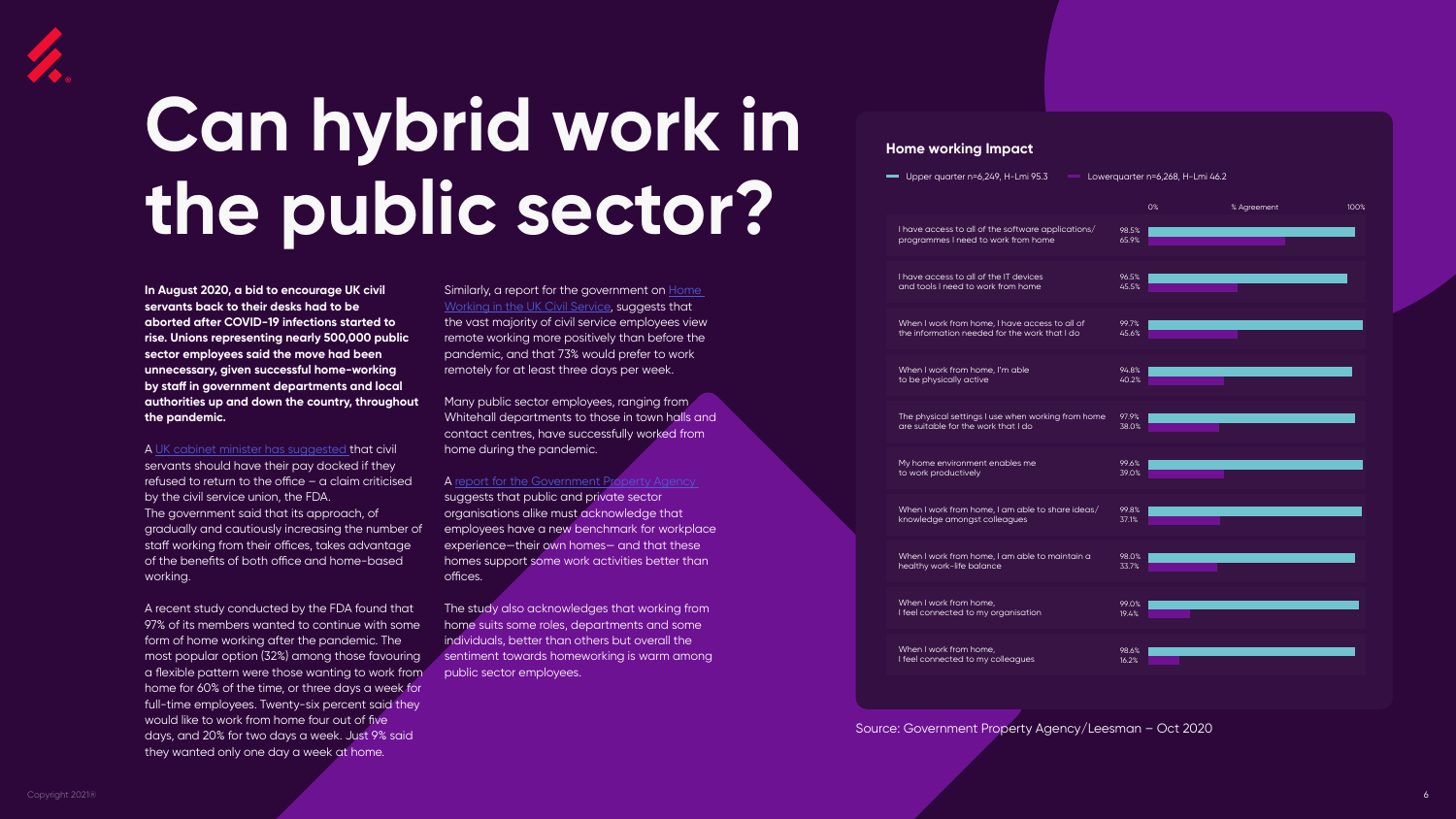

# **Can hybrid work in the public sector?**

When the initial COVID-19 lockdown was introduced in March 2020, FourNet helped transition a large financial institution's 4,000 employees to work from home, rather than from its headquarter offices. A 2021 survey of the institution's staff showed that the majority hoped to continue working from home at least two days a week after the pandemic.

# From September 2021, in a pilot scheme, the same organisation's staff have been asked to work from the office a minimum of once a week for 'team days' as they feel that time and physical presence

with teams remains important.

The financial institution says it plans to encourage more flexible working, adapt its buildings, invest in new technology and engage with staff in new ways. Like many organisations, it is also considering its property footprint as a result of the new working environment.

With tens of thousands of public sector employees across the UK, a move to greater remote working could significantly reduce costs for taxpayers and council taxpayers alike.

In London in particular, there are suggestions that so-called "London-weighting" – which compensates workers for the higher cost of living in the capital – could be removed from those who work from home. Reduced office space could save taxpayers' cash, while allowing workers in more remote, or less affluent areas of the country to take up employment and work more flexibly without lengthy commutes.

But for efficient and collaborative working, which also protects mental health and employee experience, organisations will require to invest in up to date technology and flexible workforce management and collaboration tools.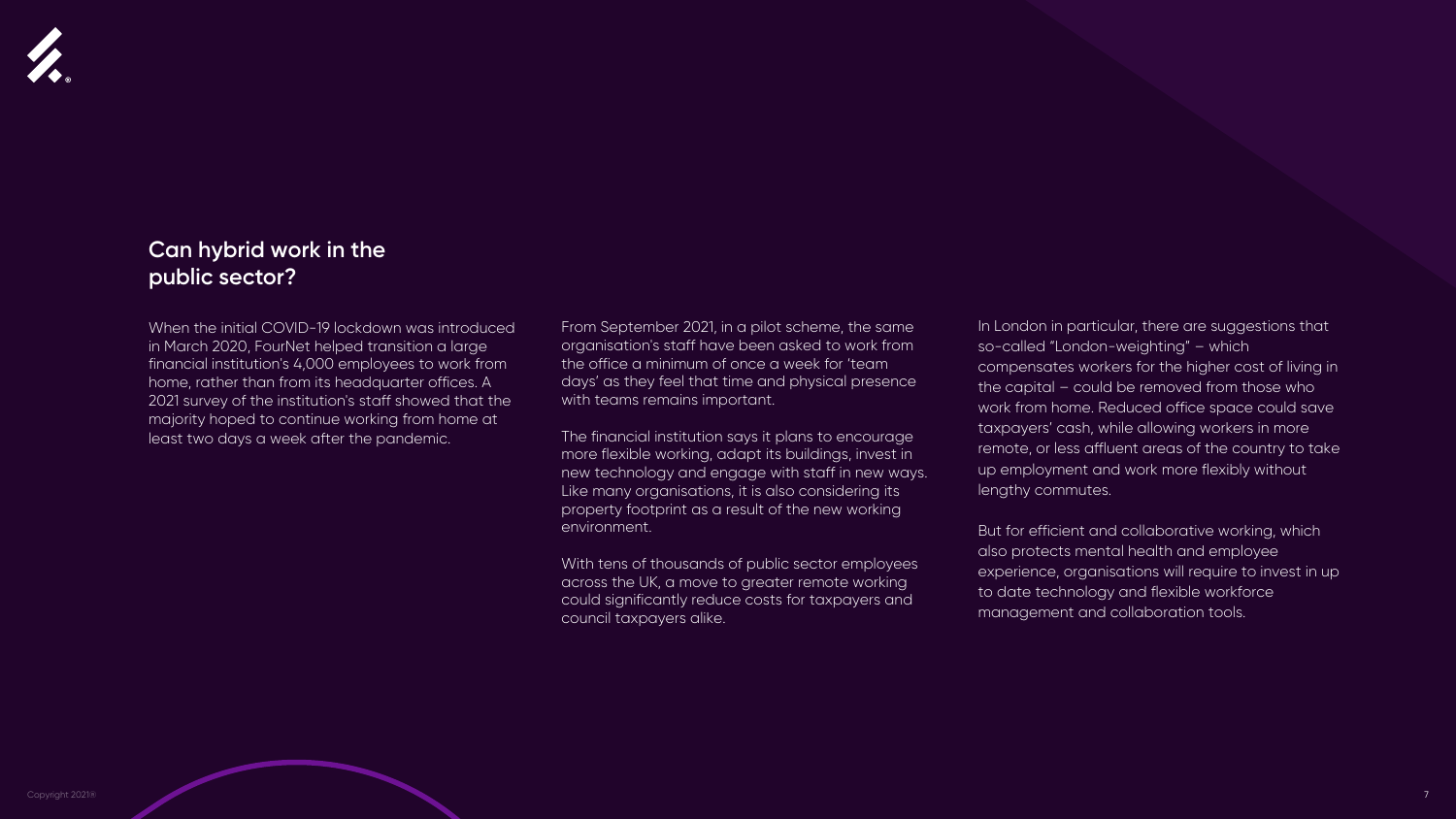# My organisation gives its employees the opportunity to work flexibly so they can enjoy a better work-life balance



# **The virtual contact centre**

**Not surprisingly, since 2020, the demand for cloud-based virtual contact centres has rocketed - helping organisations keep their customers happy, and staff safe and socially distanced, during the pandemic.**

The move to a more flexible, agile working environment can benefit agents and employers alike, and allows businesses to tap into a much wider pool of talent.

## [The 2021 Contact Centre People Engagement](https://callnorthwest.org.uk/2021/04/14/new-survey-paints-positive-picture-of-employee-engagement-during-lockdown/)

[Survey](https://callnorthwest.org.uk/2021/04/14/new-survey-paints-positive-picture-of-employee-engagement-during-lockdown/), carried out by trade bodies, Call North West and South West Contact Centre Forum shows that relations between businesses and employees, and between teams, has fared well as a result of the shift to more flexible working. Their survey suggested that 70% of agents and advisers who mainly worked in bricks and mortar contact centres prior to lockdown have now switched to working more from home. The majority, 88% of those individuals felt that the switch had gone well.

Working from home is expected to continue to play a significant role in the contact centre industry for the foreseeable future.

While 43% of agents and advisers believe they will be returning to the office 100%, significantly more (57%) according to the same survey, believe they will be home working, with the majority of those splitting their time between their home and the office.

Nearly two thirds of Directors and Managers (60%) say that they expect 50% or more employees to be working full or part time at home, with just 4% predicting a full return to the office.

With the appropriate workforce management tools, virtual contact centres can help to flatten the curve in call spikes, with much better handling of overflow calls. They can also be structured according to specialised virtual teams, which are easily reorganised without office moves. The cloud-based nature also allows for 24-hour contact cover.

Perhaps most importantly, for employees they have the potential to create a much better work life balance and, for employers enhanced employee engagement.

79% of Agents/Advisers Agree or Strongly Agree with this statement, compared with 87% of Directors/Managers 7% of Agents/Advisers Disagree or Strongly Disagree with the statement, compared with 6% of Directors/Managers

## **Directors / Managers**



Source: NWCCF/SWCCF/Sensee

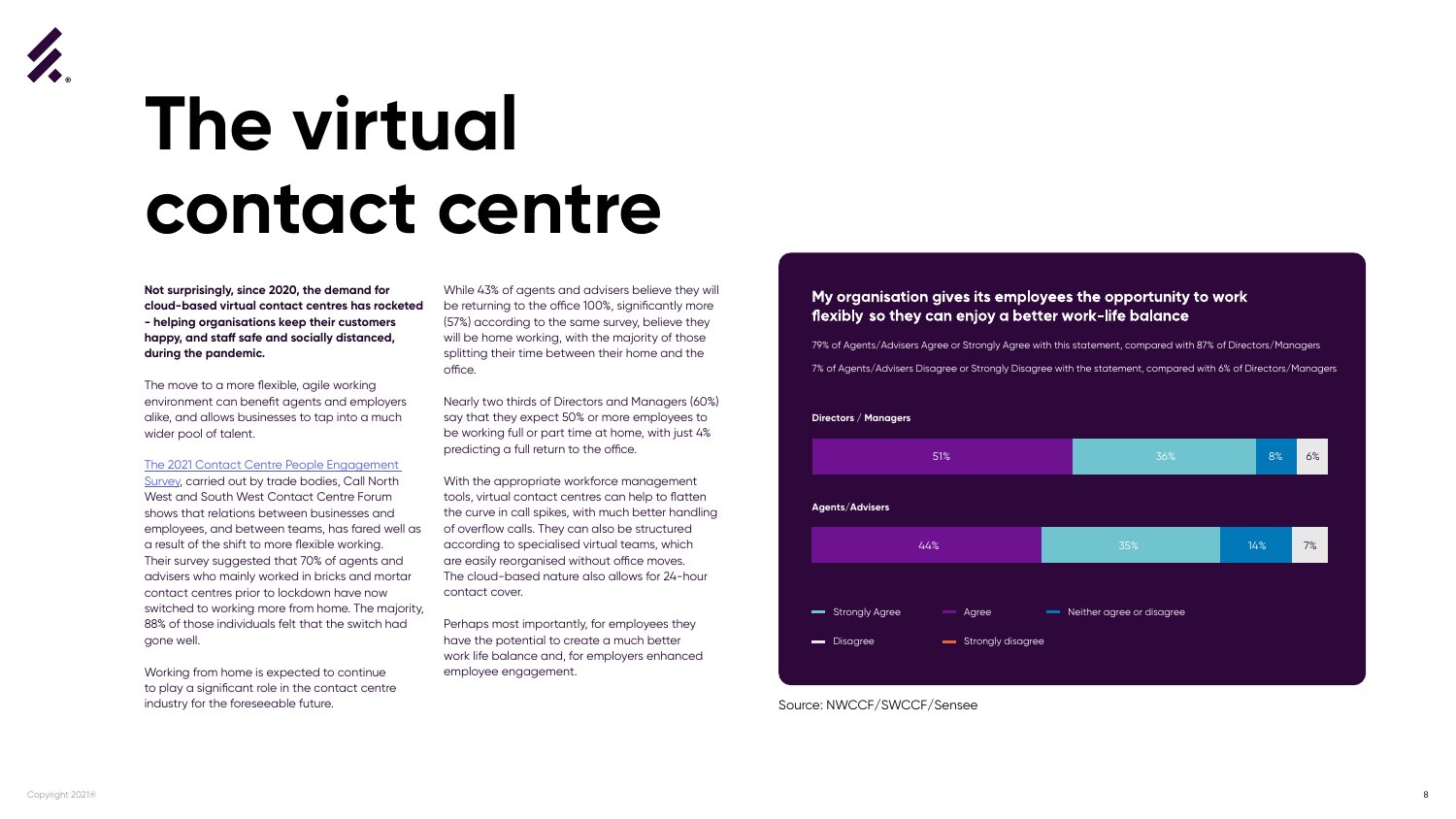



# **Hybrid – a better deal for diversity and inclusion**

# **There's never been a time in recent history where more people worked from home than worked from their place of employment.**

The pandemic changed that, and our way of thinking about work.

Working remotely can improve work–life balance, reduce commuting time and costs, improve IT upskilling, encourage reduced absenteeism and higher levels of job satisfaction.

Studies have shown that women, in particular, show higher levels of job satisfaction when flexible working arrangements were offered – even if they didn't take up that option. Younger workers also often prefer more flexible arrangements.

[According to research](https://www.cipd.co.uk/knowledge/work/trends/working-post-pandemic) by the Chartered Institute of Personnel and Development, before the pandemic, 65% of employers either did not offer regular working from home at all or offered it to 10% or less of their workforce. After the crisis, that is expected to fall to 37%.

While flexible working arrangements (FWAs) have long been in existence, they've not been without challenges – for employees and employers alike.

While many workers have traditionally requested FWAs to enable them to balance family, parental and work roles, the focus on ensuring team cohesiveness and inclusivity has been much less of a management concern.

The pandemic changed that too.

It can help to close the gender gap by offering greater flexibility and opportunities for women, including single mothers with children, and particularly in male dominated industries.

As a result of enforced home-working because of the pandemic, there's been greater consideration given to employees working conditions at home, their mental health and creating virtual social events to keep up team spirit and morale, out of the office. This is likely to continue as human resources departments grapple with the new landscape.

But while COVID-19 has impacted certain groups more heavily than others, in relation to age, weight, sex, ethnicity, socio-economic background, disability or pre-existing health condition, it's also created a virtual working environment which in some cases may enable those individuals to be able to continue in work, or even take up previously inaccessible jobs.

Hybrid working can help support inclusion and diversity in the virtual workplace, allowing individuals to consider roles which they might have been considered ill-suited because of childcare commitments, commuting time or distance, disability or illness.

Remote working provides employers with an opportunity to create a more diverse workforce, with staff from different geographies and backgrounds and across all job levels, functions and teams.

Working from home can make it easier for workers with special needs who might find accessibility within the workplace prohibitive. It can also help to eliminate visual biases within the workplace – assumptions made about individuals because of their visual appearance.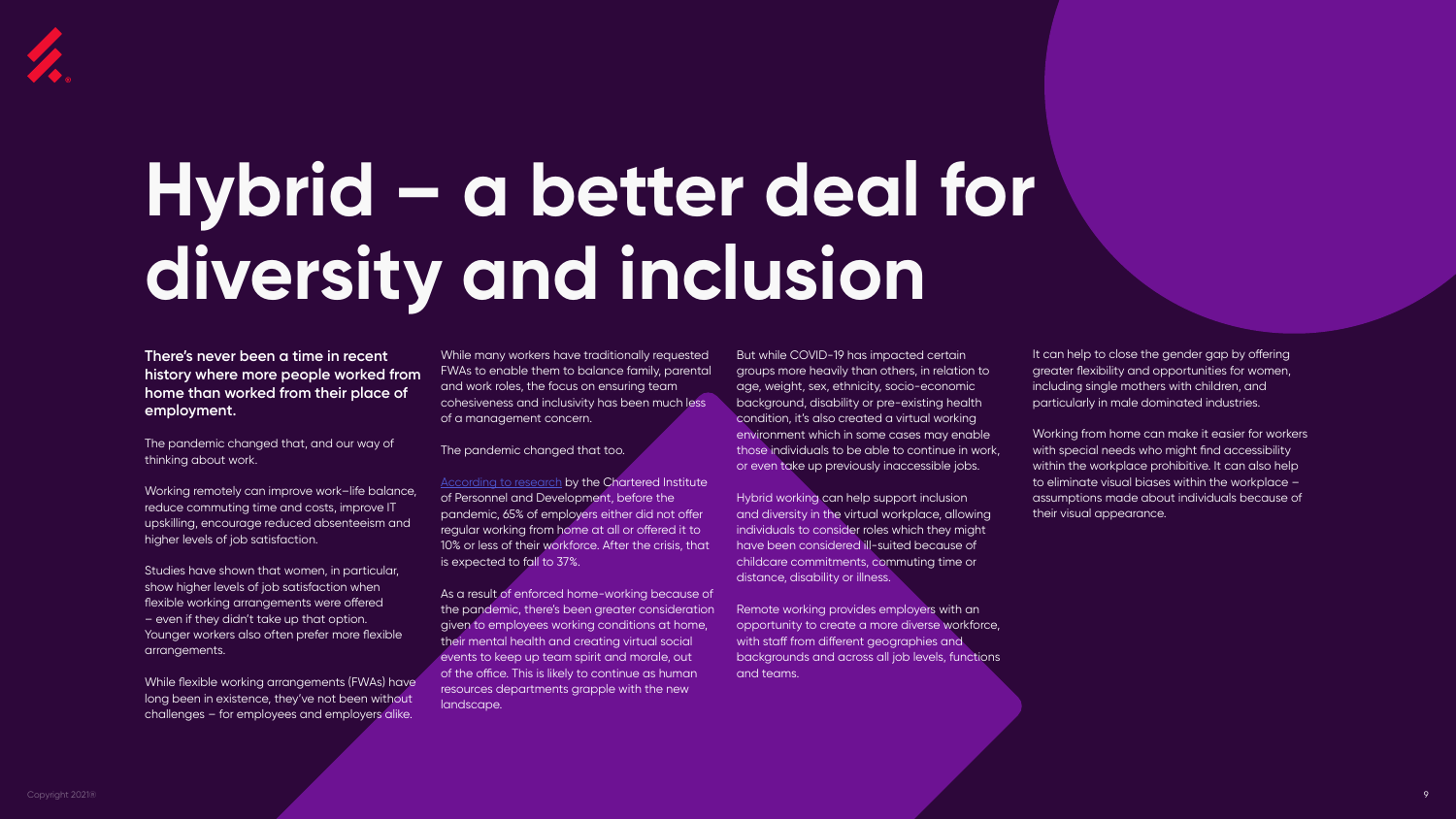

# **A remote opportunity for the planet**

**As the latest UN Climate Change conference (COP26) looms in Glasgow in November 2021, organisations and individuals are looking to their own environmental credentials.**

There's no doubt that remote working can be good for the planet through reduced domestic and international travel which will help to cut organisational and individual carbon emissions.

Transport accounts for around a quarter of global CO2 emissions, and the daily commute is a significant contributor to the UK's carbon emissions.

A survey by online job site Monster shows that if the UK went down a similar route as the Netherlands, where as little as 47% of the population works in a traditional office, the number of workers commuting into London each day would reduce from nearly 4 million in 2018 to less than half that by 2025. In Greater Manchester, those commuting by train would drop from 1.3m per day in 2018 to around 650,000.

According to the [O2 Business 2020 Flexible Future of Work](https://www.itpro.co.uk/business-strategy/business-transformation/359729/the-potential-sustainability-benefits-of-flexible) report, scrapping the daily commute would be popular among younger, environmentally conscious employees. 51% of Gen Z and 53% of Gen Y surveyed said they were concerned about the environmental impact of commuting. 39% of workers surveyed wanted to take fewer business trips to help protect the environment.

The same study suggests that there'd be nearly 380,000 fewer cars in London, 75,000 fewer in Leicester, and a similar drop in Birmingham by 2025 – with CO2 emissions plunging, as they are required to do if we are to live on a planet healthy for all.

Will working from home help the UK hit its climate change targets, by reducing the CO2 emissions of employees? It could certainly help.

With many businesses now much more focused on sustainability and their Environmental and Social Governance policies, the pandemic has brought about a shift in thinking which could help, in part, to tackle climate change.

Reducing office capacity could help lower energy consumption for businesses, especially in the summer months when air conditioning systems are on full blast. In addition, being more environmentally aware will help to attract employees and new talent.





Source: Monster – Working from Home – the environmental impact.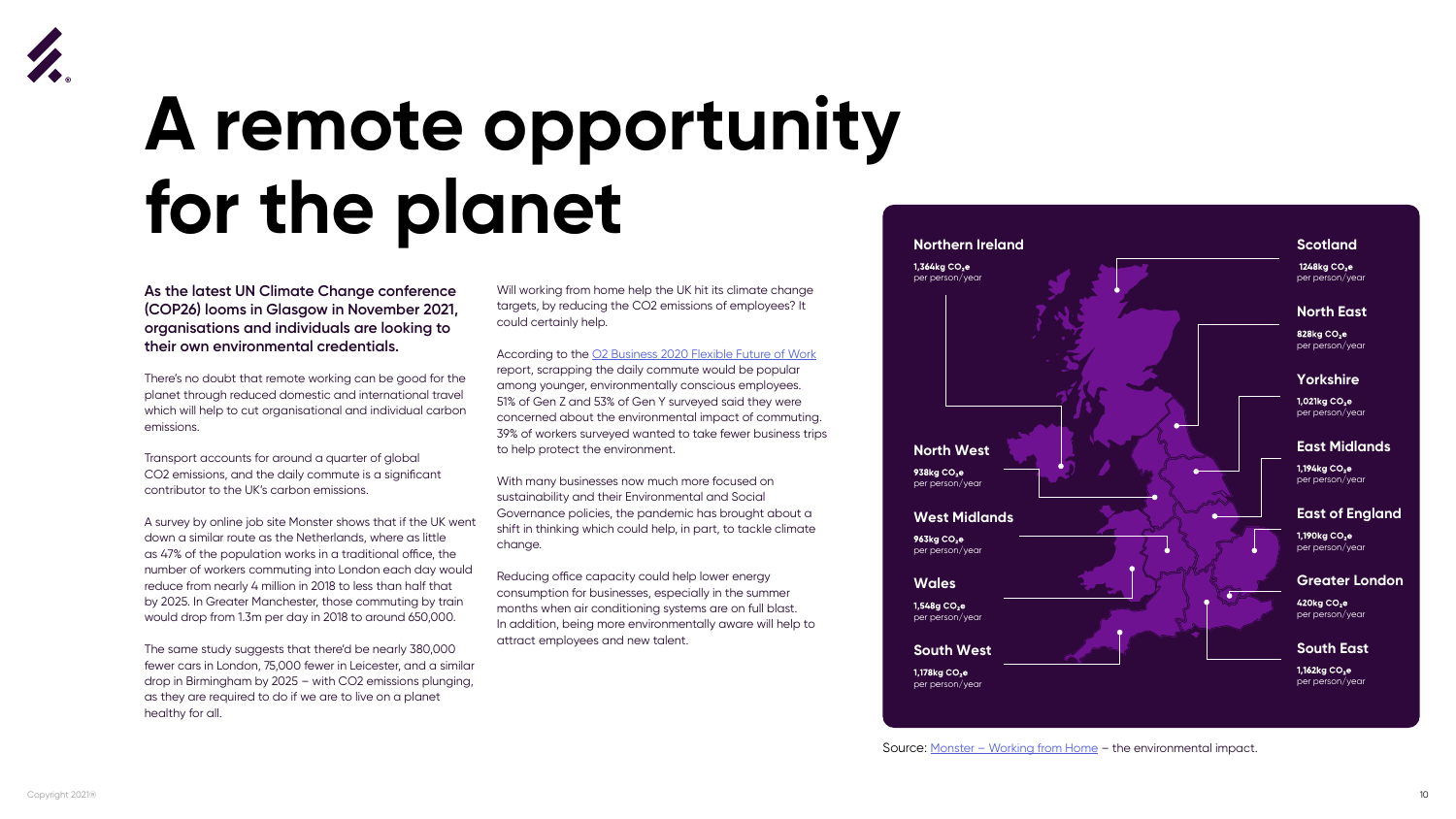

# **How FourNet can help**

The COVID pandemic forced the majority of UK businesses into a state of remote work. But, as companies slowly return to the office, how should they adapt their systems and processes to survive in the new normal?

With office and remote workers battling for bandwidth and access to onsite systems, day-today operations will inevitably be slow. Investing in flexible cloud solutions that enable collaboration across locations, support your systems, store your workloads and have safety and security built in is essential.

FourNet can help our customers adapt to, and address the challenges of, this new hybrid environment with our portfolio of solutions and services.

FourNet's expertise in transitioning our customers to the cloud extends to all layers of the tech stack. From networking and infrastructure through to the application layer, our expertise lies in making it all work together.

Here's a taster of how we can help:

### **Unified Communications as a Service (UCaaS)**

FourNet partners with both the Gartner Magic Quadrant standout leaders offering solutions based on both Microsoft and Ring Central, offering the full suite of communication and collaboration capabilities.



### **Analytics**

FourNet incorporates additional analytic tools to properly log and monitor calls, even via Microsoft Teams, providing you with a detailed understanding of your Unified Communications usage – whether softphone, video, instant messages or desktop sharing. Monitor activity and present data: intuitive analytics enables you to access data the way you need it; gain insights into adoption, costs, billing, performance, capacity and usage.

## **Teams Meeting Rooms**

Create dynamic meeting room set-ups which offer collaborative experiences no matter where you are working. With Teams Meeting Rooms you can combine virtual and face to face meetings to create a rich, collaborative experience for everyone.

# T a La

## **Microsoft Teams Direct Routing**

One direct dial number with full voice capability. Our fully integrated solution routes all calls into Teams so that employees can answer via PC, laptop or Teams app on a mobile. It delivers seamless call switching, no loss of telephony system functionality and cost savings, with no need for Microsoft calling plans or on-premise hardware.

# **Communication and Collaboration**

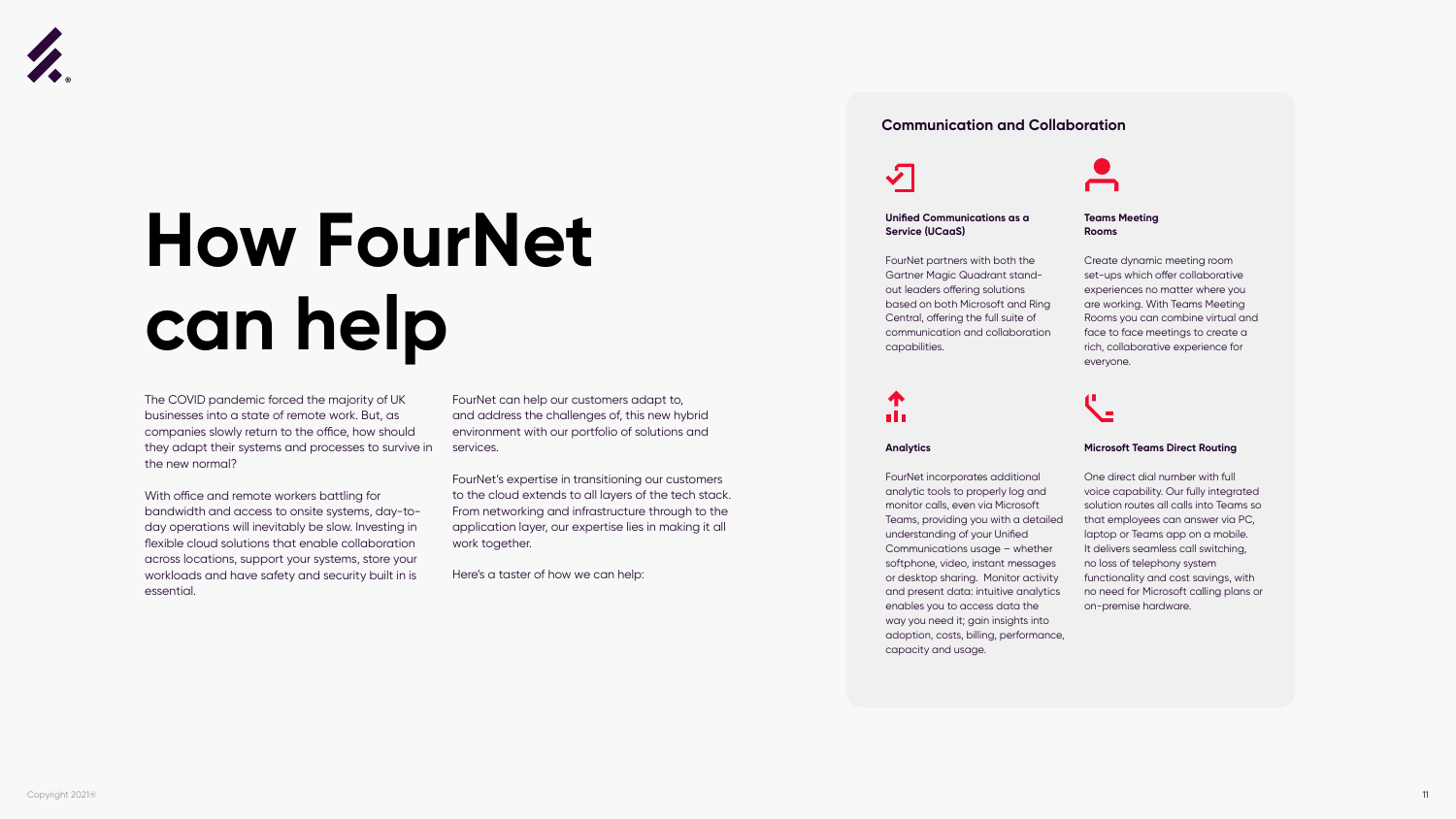



# **How Fournet can help**



### **Cloud contact centre capabilities**

FourNet offers a full range of marketleading CCaaS solutions, with our Agile Cloud and Community Cloud platforms. From simple, easy to adopt contact centre solutions to highly resilient and complex customer experience platforms; FourNet has a solution for every customer's needs. Our platforms support and enable agents whether they are working from the office, remotely or a mix of the two.

\*

### **Microsoft Teams Contact Centre integration**

Our multi-channel contact centre capabilities provide customers access to your agents via their channel of choice phone calls, voice messages, email, SMS, web chat, social media – in a single, fully integrated solution. The Microsoft Teams shared workspace then enables your agent to effortlessly engage back-office experts to provide the best resolution available for each customer contact.



### **AI for call deflection**

Keep customers happy during periods of peak demand with artificial intelligence assistants or chatbots, powered by conversational AI, to shift incoming calls from human agents to digital channels.



### **Knowledge Management**

Enabling consistent customer journeys by ensuring everyday questions are answered quickly and efficiently whether in selfservice mode or via contact centre agents working remotely or on office premises.

## **PCI solutions for handling card payments while working from home**



FourNet offers industry leading PCI solutions to deliver secure payment solutions for Cardholder Not Present payments. We integrate with the call flow and at the point of payment, intercept any tones as they are entered by the customer on their telephone keypad, meaning the agent doesn't hear or see the card data.



FourNet can provide call recording of all external calls into our Teams Direct Routing solutions. Calls are encrypted and the application is fully GDPR compliant. We can provide a range of call retention and archiving options. Resilience of call recording is provided by our dual data centres.

## **Employee Wellbeing**

Workforce Management (WFM) & speech analytics tools can identify stressed or vulnerable employees, allowing targeted interventions to safeguard agent and employee wellbeing whether they are home or office based.

## **Quality management**

Automated omnichannel quality management processes which provide a range of tools for managers, from scoring evaluations to assigning training. This enables you to shift resources from manual monitoring and management tasks to higher-value activities.



## **Workforce engagement tools**

Help promote a better work life balance, permitting flexible scheduling, holiday allowance and self-service and AI applications which reduce the quantity of mundane and repetitive customer engagements and allow resource to be shifted to higher value activities.



### **Gamification**

Build team cohesiveness and boost motivation. These tools can help engage and incentivise employees to perform better based on key performance indicators. They also satisfiy core psychological and motivational requirements both for individual workers and teams.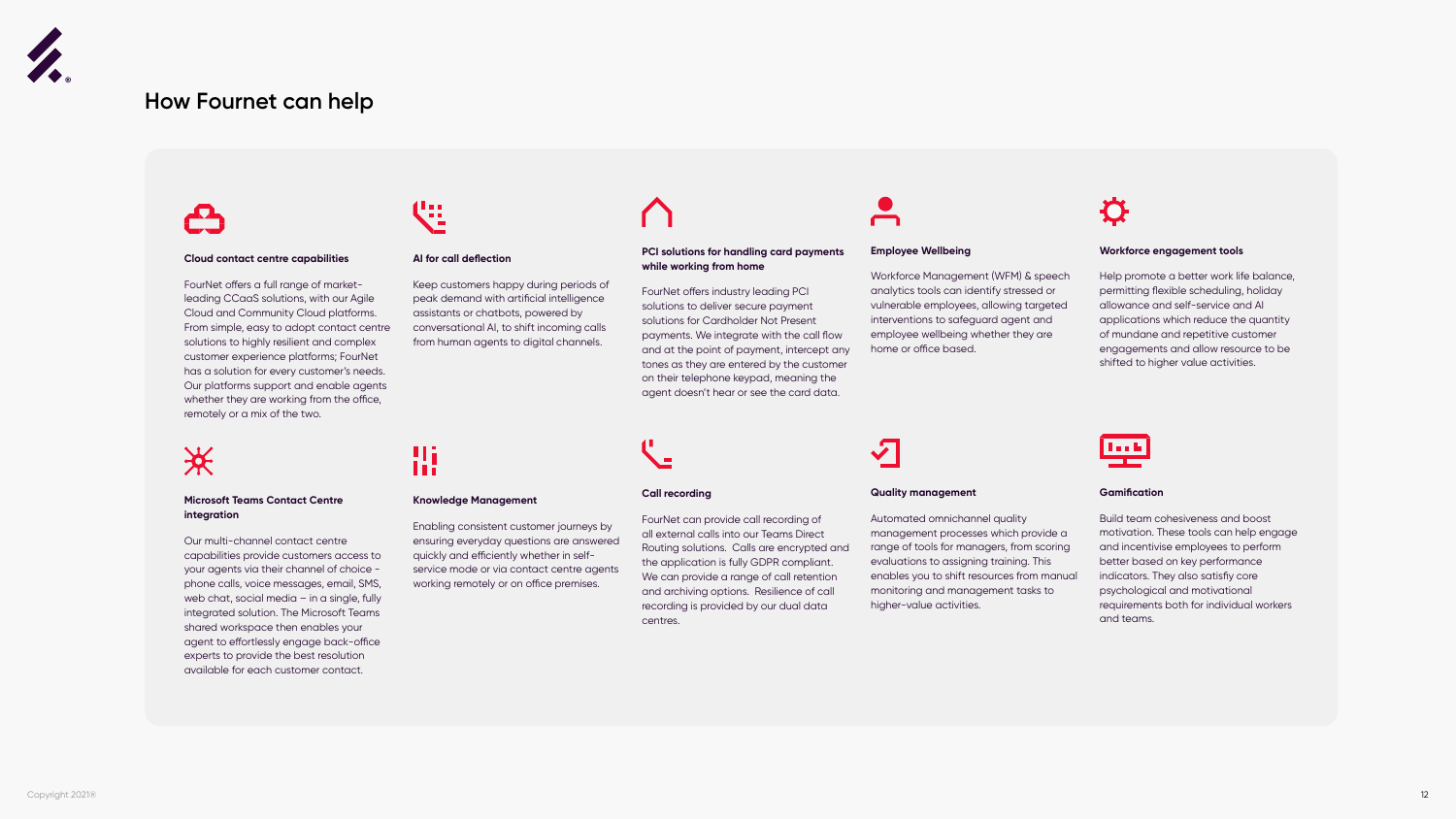

# **How Fournet can help**

# <u> 11</u>

### **Networking and Infrastructure**

To compete in the digital world, businesses need constant access to their data and systems through applications that perform efficiently, 24/7. The shift to hybrid working can impact this.

With data and applications hosted in the office and accessed by users both on site and at home, connectivity becomes a bottleneck and can slow down your workforce. Hosting your systems and applications off-site and in the cloud can help protect your employees' time in getting and staying connected from anywhere, which in the long term will impact their workload and your business's bottom line.

Unreliable VPNs have made homeworking difficult for lots of UK businesses during the pandemic and have forced many employees to forgo office safety procedures – i.e. saving work on business systems behind cryptic email passwords – and saving their work on physical hardware instead. When applications are hosted in the cloud, all users can access their business applications and data, easily – with no worries about struggling connectivity from dodgy bandwidths, lost intelligence from hackers or waiting for broken hardware to be fixed – it's all taken care of behind the scenes.

FourNet is expert in helping customer review, plan, implement and manage for this new network reality.

# $\sqrt{ }$ **The Company**

### **Inherently Secure**

FourNet works with some of the most secure, critical and commercially driven organisations in the UK. With Security Checked (SC) & Developed Vetting (DV) cleared engineers as well as ISO27001 accreditation and Cyber Security Plus certification, FourNet is inherently secure. Our engineers are cleared to handle some of the UK's most secure communications.

Our solutions are hosted in Tier IV data centres with fully redundant subsystems (cooling, power, network links, storage etc) with compartmentalised security zones controlled by biometric access controls methods. Secure remote access is provided for service users with fully encrypted voice, video, email and IM using TLS and AES 256 SRTP protocols available over the internet.

Cybersecurity solutions – as employees have switched to working from multiple locations the attack surface of the network continues to expand. In addition, the last eighteen months has seen an increase in the volume and sophistication of cyber-attacks on companies across the world. FourNet works with industry leaders Fortinet to offer a full range of cybersecurity solutions.

For effective security, organisations have to shift from protecting security perimeters to protecting data spread across the billions of edges, users, systems, devices and critical applications. Fortinet's platform provides

comprehensive visibility and protection across devices, users, endpoint, cloud, SaaS, and infrastructure, covering the entire attack surface. At the core of the platform security-driven networking provides secure high-performance connectivity between users, applications and devices into the cloud.

- Manage internal and external risk with internal segmentation, threat detection and automated threat protection and policy enforcement.
- Our zero trust access network enables identification of all users, applications and devices on and off the network.
- Our dynamic cloud security provides protection across all cloud environments including hybrid, public and private cloud.
- Our cloud security solutions, including virtual appliances and hosted solutions, extend the core capabilities of the Fortinet Security Fabric platform to provide businesses with the same level of cybersecurity and threat intelligence in and across cloud environments that they receive on their physical networks.

AI-driven security operations provide faster response and remediation including actionable, customised threat intelligence and insights. All of this is managed by FourNet's security cleared engineers ensuring that customers have a single port of call across their whole infrastructure and application stack.

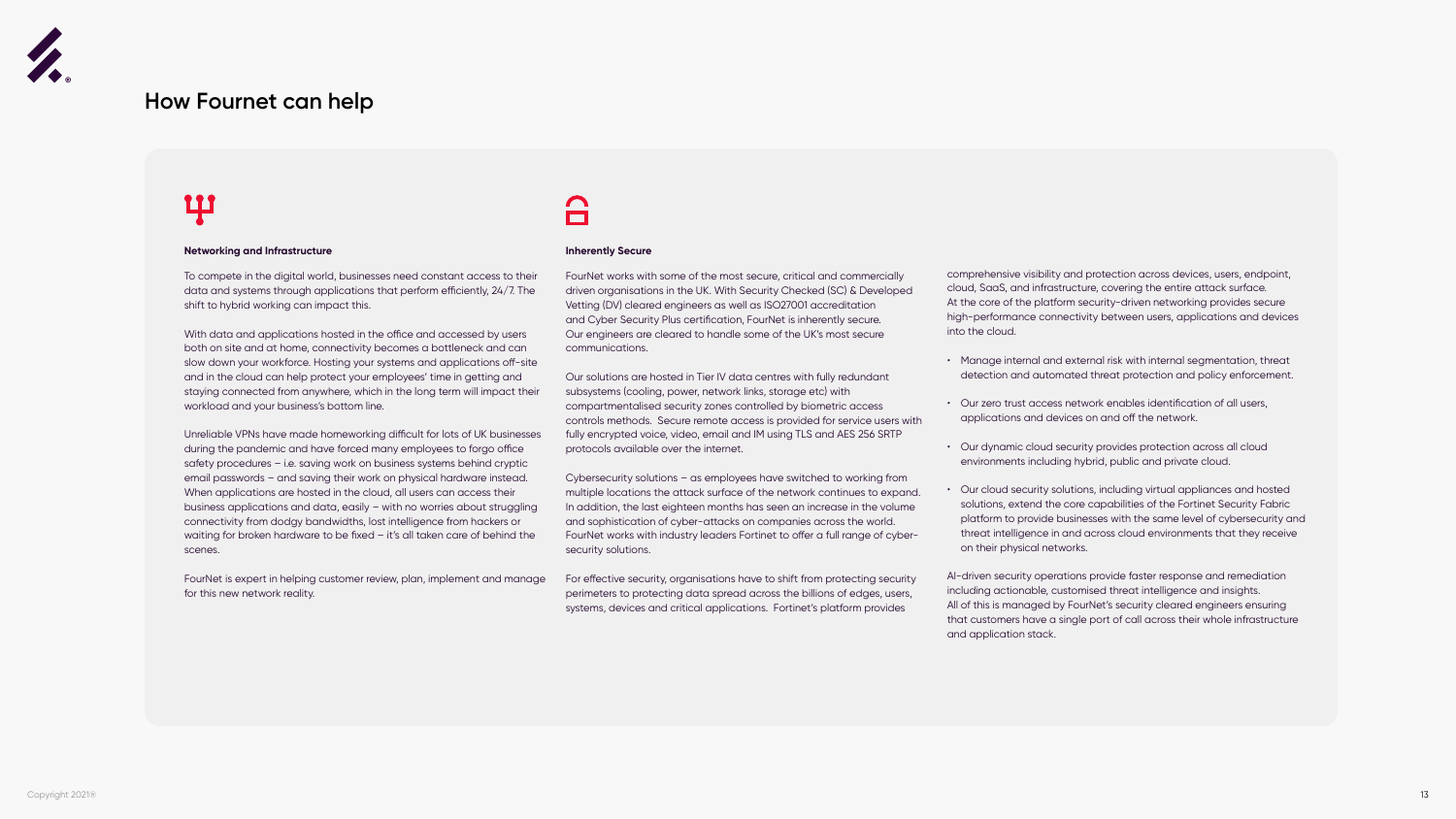

# **How we do it**

As well as our extensive portfolio of services and solutions, we have teams with years of experience and expertise to bring to each and every project. FourNet has a customer retention rate of 99.97% and our latest independently conducted customer research gives us an NPS score of 82.

The whole FourNet team from initial engagement to service delivery is focused on the business objectives that our customers are trying to achieve.

# **Intelligent Managed Services**

Digital transformation projects have increased the rate of technology adoption – but relevant skills and experience remain in short supply. This is where our Intelligent Managed Services can make all the difference. We work as an extension and support for your in-house team, freeing up their time and enabling you to adapt quickly to changing ways of working & increasing customer expectations. We can often reduce costs of technology support and offer longer and more flexible hours of service support.

At the heart of every FourNet Intelligent Managed Service package is our 24:7:365 service desk, our team of experienced engineers and our dedicated Service Delivery Managers. We provide proactive monitoring, problem management, service desk, back up, disaster recovery and more. All delivered to

standard SLAs.

## **Highly experienced Project Management Office**

New technology no longer needs to take months, if not years, to deploy. We can deliver rapid change to your business using our highly experienced, full time Project Management Office.

Our sector aligned teams are certified in Prince2 Practitioner, Agile Foundation and Association for Project Manager Professional and our approach is flexible; we can either take the lead and recommend what we think will work best for your project or align with your own preferred methodology.

As an example, we use Agile Project delivery for our approach to Agile Cloud Service Delivery and divide the project into a series of timeboxed sprints:

- Sprint 1 delivers a SIP service layer to a customer's existing MS Teams via Direct Routing in 10 working Days.
- Sprint 2 delivers Contact Centre and Call Recording in 20 working Days. (Sprint 1 is a pre-requisite to Sprint 2).

Our dedicated PMO will help you define the Statement of Work (SoW) at the outset of the project covering 'The Scope' which will be delivered and against which 'Change Control' will be managed. We'll also devise a Project Plan outlining the sprints and ensure that your project is managed professionally from the outset so you can rest assured that your project will be delivered on-time and on-budget.

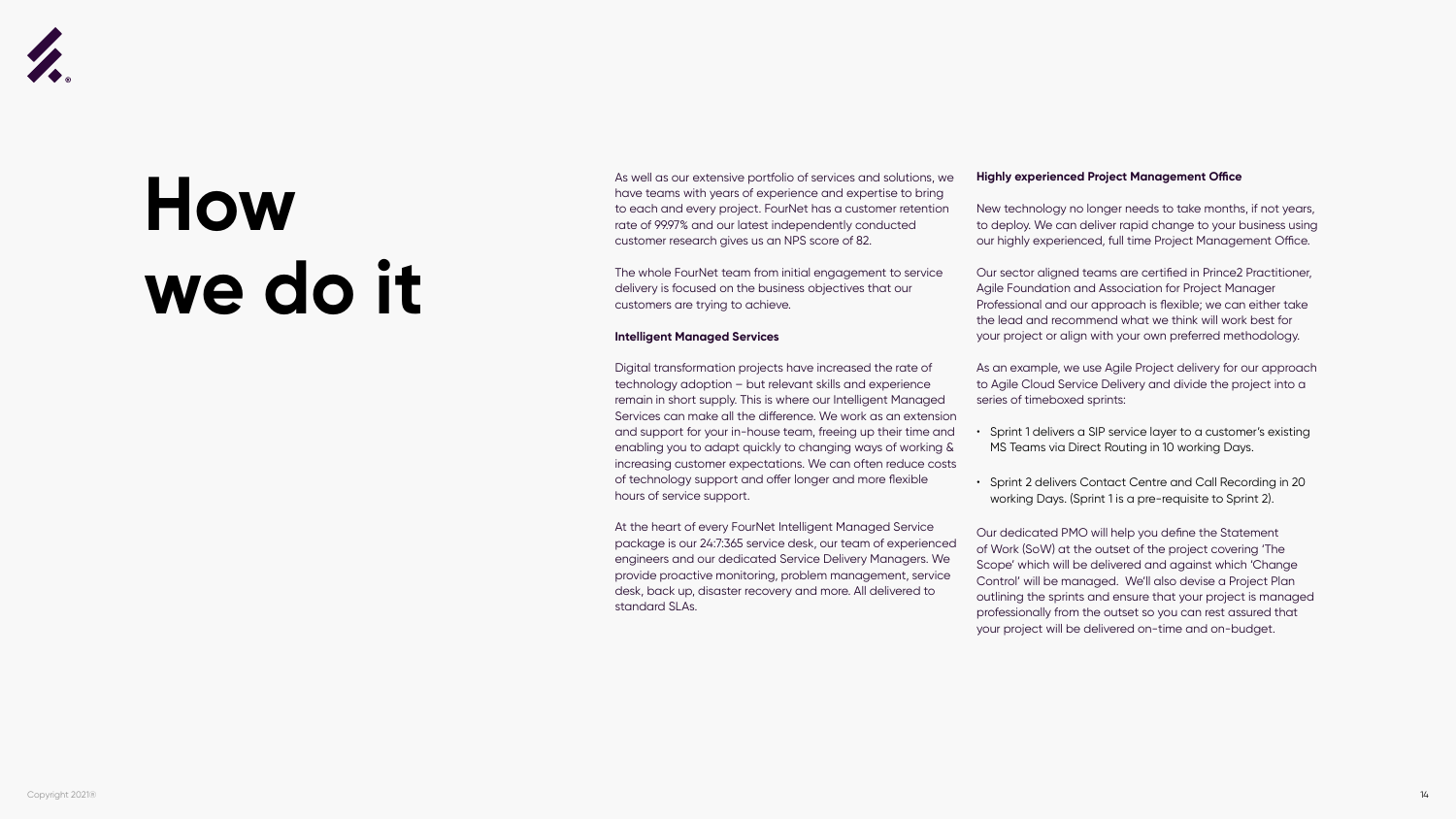

# **References**

[Financial Times/ TFL](https://www.ft.com/content/83740583-7717-4aa3-babf-d880bccb1c85) - 5th Sept 2021 - UK employers plot return of office workers

[BBC News Online](https://www.bbc.co.uk/news/business-57727567) – 6th July 2021 - Bank of England asks staff to come in once a week

[ONS' Business Insights and Conditions Survey](https://www.ons.gov.uk/businessindustryandtrade/business/businessservices/bulletins/businessinsightsandimpactontheukeconomy/6may2021#working-from-home) – April/May 2021

[BBC News Business Unit](https://www.bbc.co.uk/news/business-56972207) - 6th May 2021 - No full-time return to the office for over a million

[Gartner Digital Worker Experience Survey](https://www.gartner.com/en/newsroom/press-releases/2021-08-23-gartner-survey-reveals-44-percent-rise-in-workers-use-of-collaboration-tools-since-2019) - 25th August 2021 - 44% rise in use of collaboration tools

[Public Technology.net](https://www.publictechnology.net/articles/news/seven-ten-civil-servants-want-work-home-least-three-days-week) – 13th January 2021 - Civil servants want to work from home

[Government Property Agency](https://assets.publishing.service.gov.uk/government/uploads/system/uploads/attachment_data/file/984279/Home_working_and_the_UK_Civil_Service.pdf) – October 2020 - Home Working in the Civil Service

[The 2021 Contact Centre People Engagement Survey](https://www.sensee.co.uk/resources/ebooks/power-of-engagement-final.pdf) – April 2021

[Chartered Institute of Personnel and Development](file:///C:/Users/user/AppData/Local/Microsoft/Windows/INetCache/Content.Outlook/DD16RDOA/Chartered Institute of Personnel and Development 2021) – April 2021 - Flexible working, teleworking and

diversity [CIPD](file:///C:/Users/user/AppData/Local/Microsoft/Windows/INetCache/Content.Outlook/DD16RDOA/July 2021) - July 2021 - Planning for Hybrid Working

Monster - Working from Home - the environmental impact.